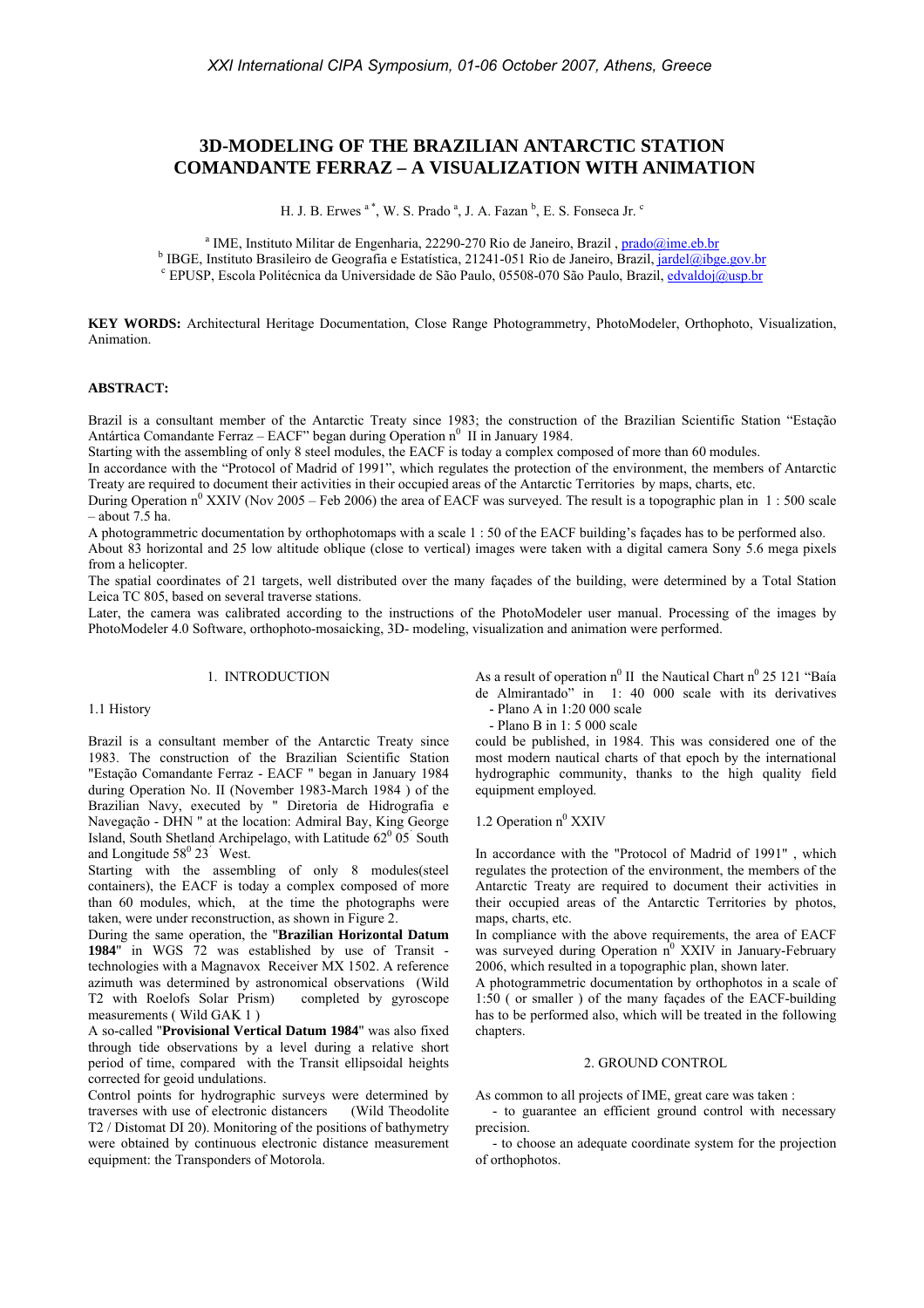

Figure 1



Figure 2

#### 2.1 GPS- Measurements

Two stations - Comandante Ferraz and Alice - of Operation n<sup>0</sup> II in 1984 were determined now again by GPS technologies in WGS 84 –System (**Brazilian Horizontal Datum 2006**) by use of 2 Trimble Double Frequency Receivers, model 4000 SSI, based on the permanent reference GPS antennas FERR and EACF of former GPS campaigns in that region of Antarctica. The latter is a station of continuous GPS monitoring, integrated into the so-called " RBMC- Rede Brasileira de Monitoramento Contínuo do Sistema GPS " operated by IGBE- Instituto Brasileiro de Geografia e Estatística - (Brazilian National Institute for Carthography and Geoinformations)(see Figure.3) .

## 2.2 Electronic Traverses

Based on the already mentioned GPS stations- with coordinates in UTM - 2 traverses were planned, their 4 stations well marked at the existing rocks and then measured by use of a Total Station Leica TC 805 .

Later, the coordinates of the traverse stations were confirmed by GPS measurements with satisfactory results. (see Figure 3)

Here are shown some characteristics of the traverses:

| Table $n^0$ 1       |                     |
|---------------------|---------------------|
| Traverse No.1       | Traverse No. 2      |
| 3 stations          | 5 stations          |
| Extension: 788,90 m | Extension: 504,95 m |
| Closing errors :    | Closing errors :    |
| $f E = -2 mm$       | $fE = -18$ mm       |
| $f N = -3$ mm       | $f N = -12$ mm      |
| $fs = 3.6$ mm       | $f s = 21.6$ mm     |
| $fh = 0$ mm         | $fh = +4$ mm        |

#### 2.3 Topographic Survey

Referenced to the traverse stations , the area of EACF was surveyed by use of the already mentioned Total Station TC 805 with 528 detail points. The result is a topographic plan in 1:500 scale- about 7,5 ha, as shown in Figure 4.



2.4 Control Points for Photogrammetric Operations

#### 2.4.1 Targets

23 targets- with a size appropriate to orthophotos in a 1:50 scale and already numbered - were fixed on the walls of all façades around the building. The targets were protected with transparent PVC foils (see Figure 6).

### 2.4.2 Coordinate System

An adequate coordinate system- the so-called "Object System" was chosen according to the experiences of former projects of IME as shown in Figures 5 and 6 (see Prado et al.: 2003 and 2005)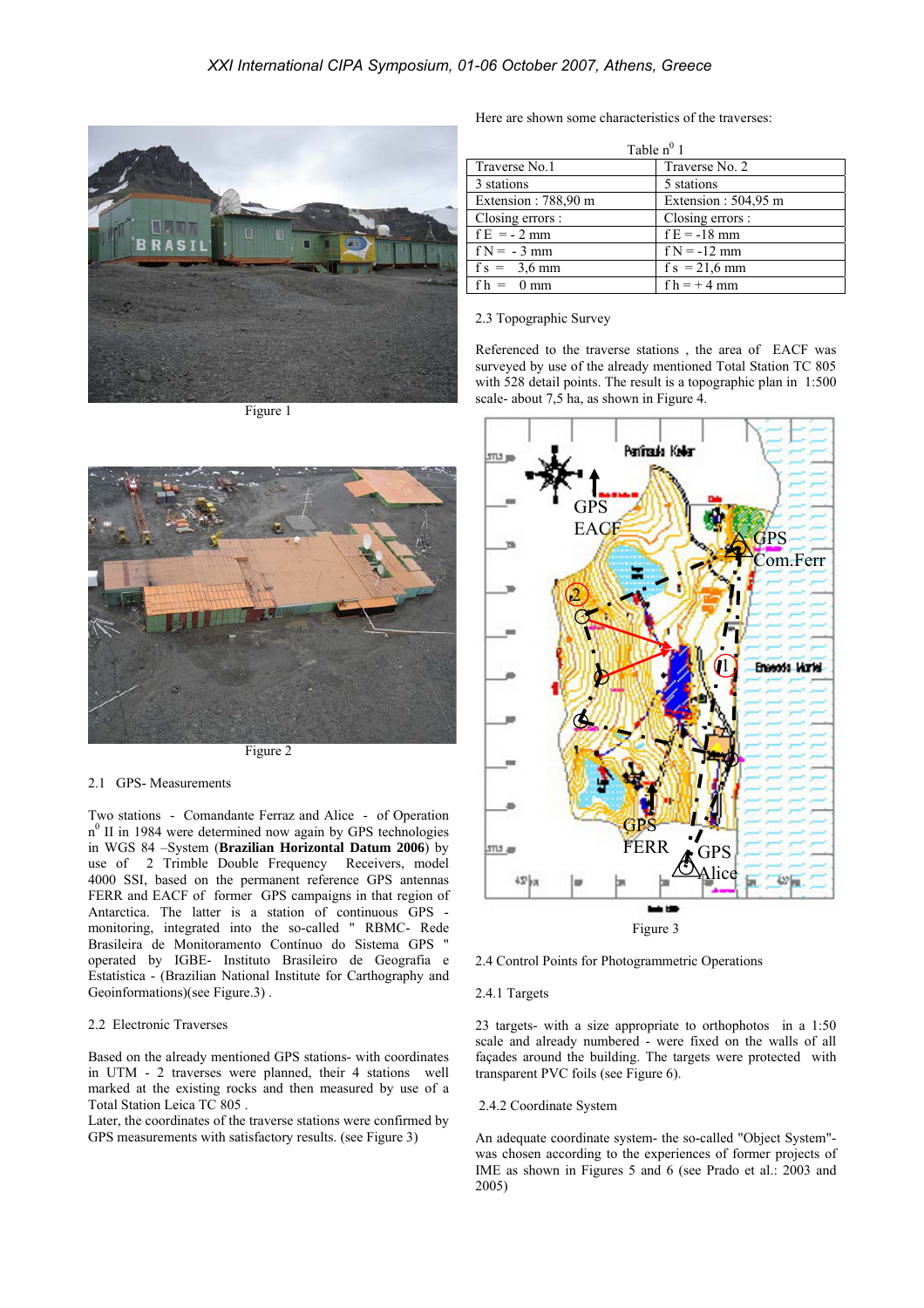

Figure 4



Figure 5

#### 2.4.3 Measurements

The spatial coordinates of the 22 remaining targets (1 destroyed ) were determined from the traverse stations by the TC 805, however, the distances were measured by the reflector in eccentric position. The determination of targets was made twice - from different traverse stations for control, in most cases (see Figure 3). This proved to be very helpful, because some errors occurred.

It should be mentioned that control point measurements were executed during the topographic survey, without loosing additional time.

#### 2.4.4. Transformation of Coordinates

The target's plane coordinates in UTM - System were transformed into the Object Coordinate System through a socalled " Helmert- Transformation " by use of 5 identical points (see Prado et al. 2003 and 2005 ).

Later, the distances between targets, calculated from coordinates, were checked by tape measurements.

# Modelagem com o Software PhotoModeler



#### 3. TAKING OF DIGITAL IMAGES AND CALIBRATION OF CAMERA

#### 3.1 Images

 However, on a sunny day, it was possible, to take about 24 low About 83 horizontal images of the building's many façades were taken in several campaigns, due to bad weather conditions. altitude oblique ( close to vertical) images of the building and surroundings of the station from a helicopter, operated from "NApOc Ary Rongel" - Navio de Apoio Oceanográfico (Support Ship for Oceanography and Antarctic Operations ) thanks to the kind cooperation of the Brazilian Navy.

#### 3.2 Calibration

Before starting the image processing, the used camera Sony 5.6 mega pixels was calibrated in accordance with the procedures prescribed in the PhotoModeler user manual (see PhotoModeler Pro. User Manual).

#### 4. PROCESSING OF IMAGES WITH PHOTOMODELER SOFTWARE

Some of the taken images could already be processed by PhotoModeler 4.0 software.